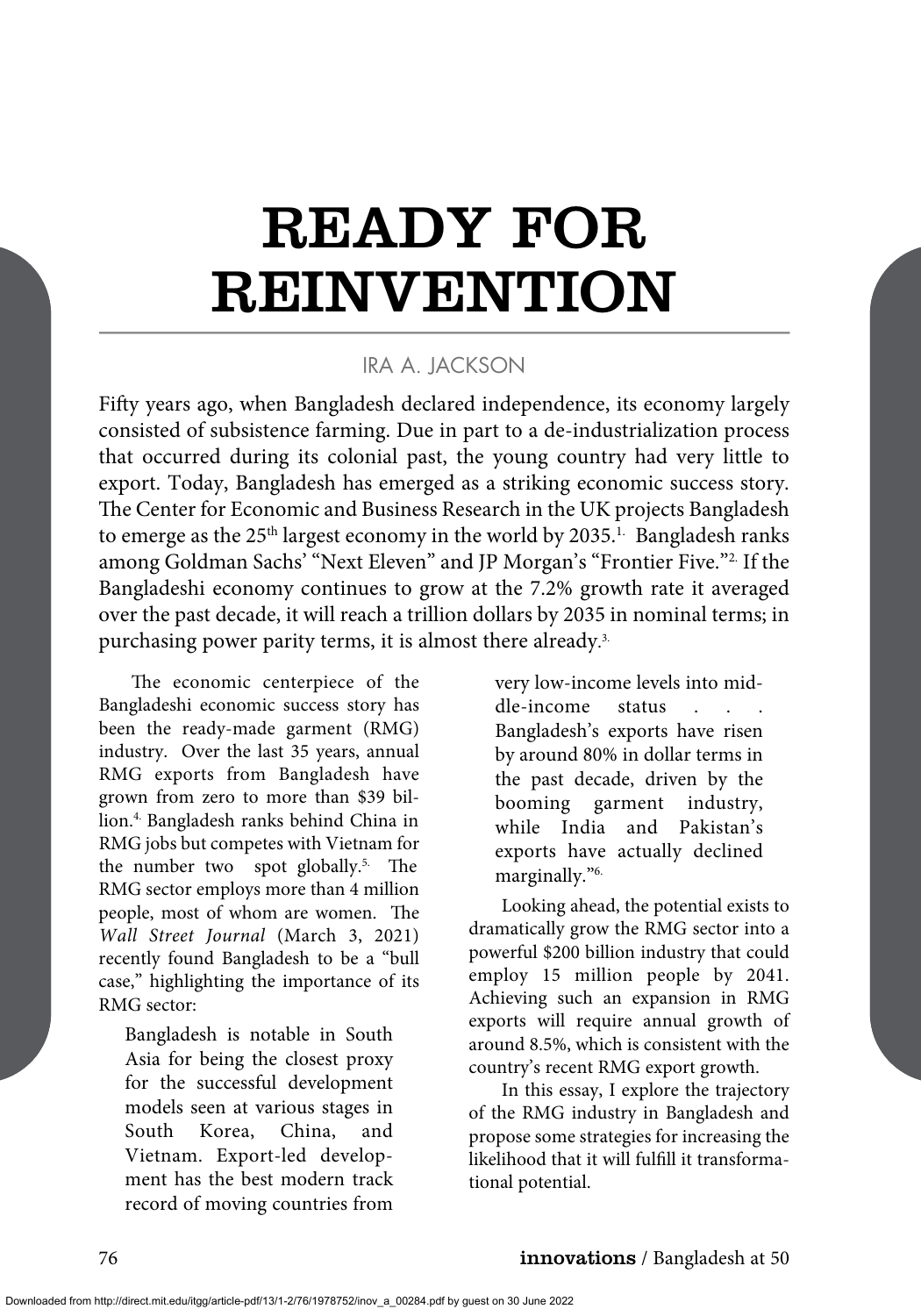## IS READY MADE READY FOR REINVENTION?

With Bangladesh's RMG sector accounting for 84% of the nation's merchandise exports, it is even more remarkable that the sector has survived and thrived after a series of tragedies. These include the Tazreen factory fire<sup>7.</sup> and the Rana Plaza factory<sup>8</sup> collapse, which left the RMG sector vulnerable to boycotts and global ostracism just a decade ago. In what McKinsey describes as a journey "from tragedy to transformation,"9. Bangladesh adopted new safety standards, embraced new worker rights, established multistakeholder agreements on sustainability, and regained and accelerated the growth and competitiveness of the RMG sector. In fact, despite being a labor-intensive industry, the Bangladesh RMG sector has been recovering steadily from the pandemic. According to the latest reports, the sector is well on its way to full recovery, 10. thanks to multifaceted support from the government and active management by industrialists.11.

However, while Bangladesh is celebrating its 50<sup>th</sup> anniversary, the RMG sector is facing new headwinds, tougher competitors, and changing customer

tastes and expectations, all of which will require a reset and strategic reinvention. Given the importance of the RMG sector to Bangladesh's economy, this strategic reinvention must be driven by the industry and supported by the government for a nationwide, coordinated effort to transform the sector. Just as Georges Clemenceau, once prime minister of France, argued that war is too important to be left to the generals, the reinvention of the RMG sector is too important to be left to the apparel industry alone. The stakes for the nation are too great for this sector to lose its edge or to jeopardize its position as a foundational catalyst in the continuing emergence of Bangladesh as a mature economy. Just as radical adjustments and transformation a decade ago helped the RMG sector survive and thrive after the Rana Plaza incident, the sector must once again reset the terms of its future to meet new challenges, and to do so in even in bigger ways, including a full commitment to its reinvention, reimagination, and radical transformation.

#### REWINDING THE SPOOL

How did Bangladesh come so far, and how did the RMG sector come to play

#### ABOUT THE AUTHOR

**Ira A. Jackson** is former Director of the Center for Business and Government at the Harvard Kennedy School, where he previously served as Senior Associate Dean during the school's formative years. Jackson has also served as Dean and Professor of Management at the Peter Drucker and Masatoshi Ito Graduate School of Management at Claremont Graduate University and Dean of the John W. McCormack Graduate School of Global and Policy Studies at the University of Massachusetts Boston. He was Massachusetts Commissioner of Revenue under Gov. Michael Dukakis, and Chief of Staff to Boston Mayor Kevin White. He currently serves as a strategy consultant to a number of major corporations and runs a cross-training program for executives from the public and private sectors.

© 2021 Ira A. Jackson

**innovations** / volume 13, number 1/2 77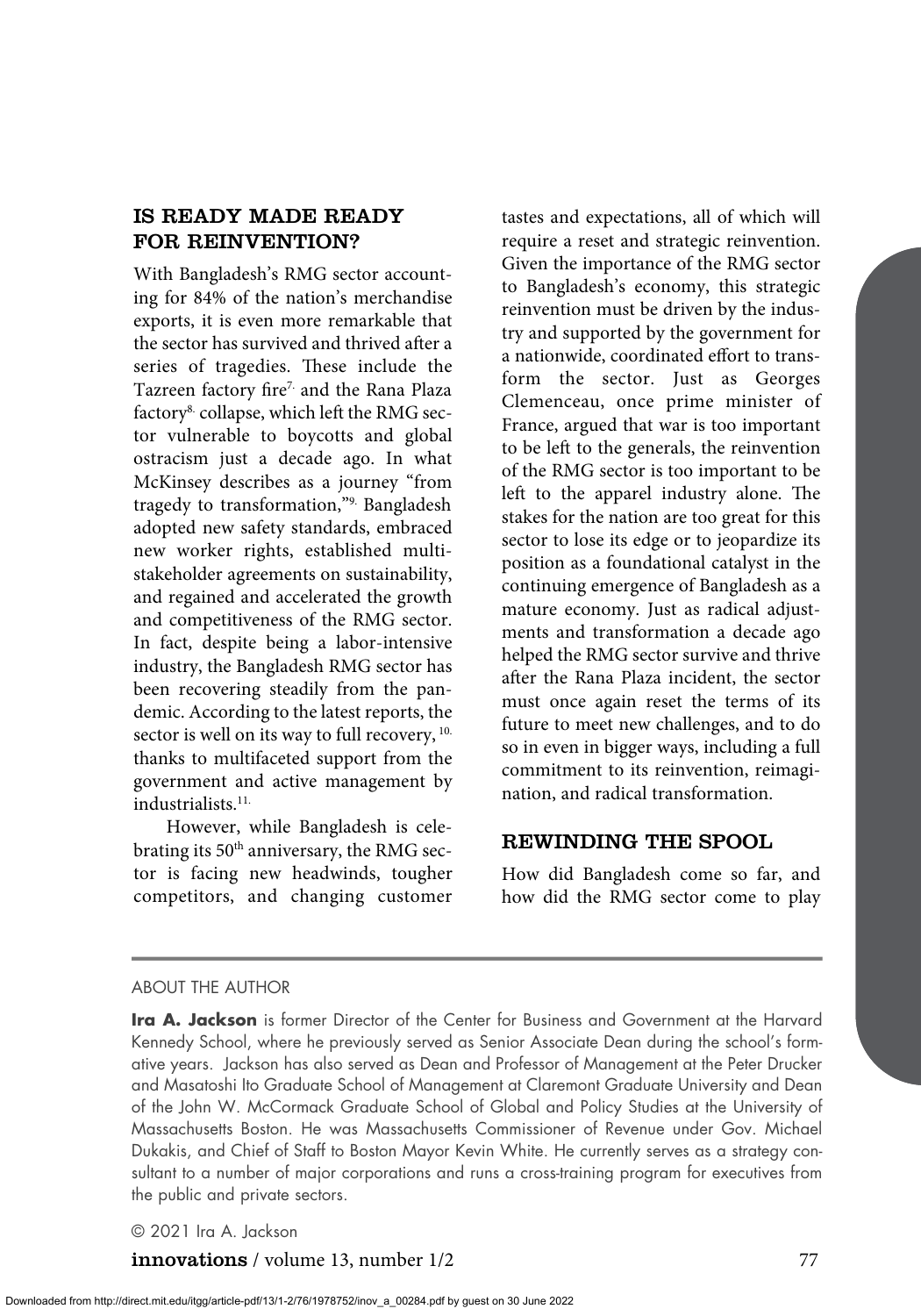such a critical role in Bangladesh's rapid transition from a developing country to an emerging middle-income nation? Driven largely by the availability of lowwage workers, the RMG sector blossomed in Bangladesh and grew dramatically for nearly four decades. With favorable trade and tariff policies buttressing its natural advantages, Bangladesh's RMG sector rapidly evolved into the nation's dominant export earner and largest manufacturing sector. Characterized by low-cost and highly concentrated production, Bangladesh positioned itself to provide large quantities of the relatively low-end retail cotton products that are in great demand in Europe and North America.

A decade ago, changing market expectations, growing global competition, and a series of self-inflicted errors led to an existential crisis and a near death spiral for the RMG industry, and the nation's economy as a whole. Pivoting quickly and decisively, as McKinsey has chronicled, Bangladesh's RMG sector moved into the "frontier of transparency regarding safety and value-driven responsibility, thanks to initiatives launched in the aftermath of disasters—including the Accord in Fire and Building Safety in Bangladesh and the RMG Sustainability Council."<sup>12.</sup> These and other measures "led to the closure of hundreds of unsafe, bottom-tier factories and the scaling-up of remediation efforts in many others,"13. and to the survival of the RMG sector in Bangladesh. This "helped restore Bangladesh's attractiveness in the global sourcing market . . . [and led] to a decade of rapid growth."<sup>14.</sup> Unfortunately, as it regained international respectability, the RMG sector in Bangladesh failed to sufficiently diversify its products and export markets; thus it retained its competitive advantage on price and mass production without seizing the opportunity to move the sector up the value chain or to secure a strong foothold in new markets.

# CAN THE BENGAL TIGER MAKE BIG LEAPS FORWARD?

A confluence of significant external factors now threatens to destabilize and jeopardize the growth prospects for the RMG industry in Bangladesh, which could have serious consequences for the nation's economic, social, and political future. For instance, Bangladesh's RMG sector may have recovered from a temporary dip during the pandemic, but has it adjusted to the fundamental rethinking of global supply chains? New customer tastes and increasing competition, especially from Vietnam, will mean facing strong headwinds going forward. Bangladesh's RMG sector appears to be burdened with excessive debt and short of investment capital needed for the future. Foreign direct investment in Bangladesh is comparatively low, and its global partnerships are failing to keep pace with the competition.The result of this is that the RMG sector in Bangladesh may well stall, while the sector in neighboring countries is accelerating the pace of investment in new technologies, processes, and materials, leaving the RMG sector in Bangladesh to decline over time. At this stage in the nation's development, this would have enormous negative consequences.

The alternative is to reinvent the sector and reimagine the role it can play both domestically and globally. The government is trying to increase per-capita GDP from \$2,200 to \$12,500 by 2041—more than fivefold.15. While a daunting goal, GDP did increase fivefold over the past 20 years. However, it will not automatically be able to repeat this performance and will need industry and the government to take inventive and proactive action to ensure that it does. If Bangladesh's national goals and objectives are to be reached, RMG exports will need to lead the way. This will require fivefold growth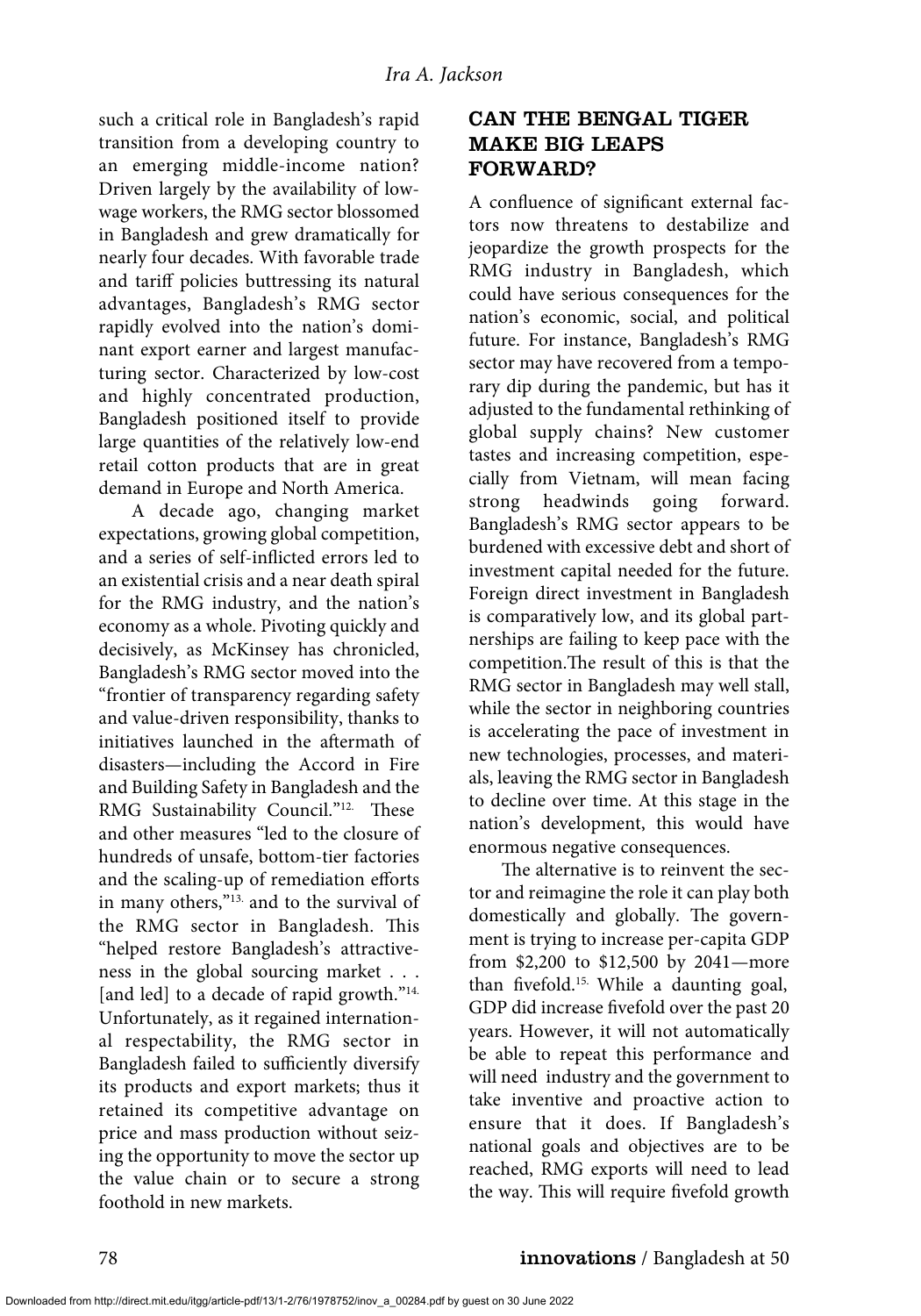over two decades, from around \$39 billion annually to \$200 billion. So how might this dramatic increase be realized?

#### Strategic retooling requires a change in mindset, and a creative, more collaborative approach to retaining a competitive advantage.

Numerous reports, including from the World Bank,<sup>16.</sup> identify the many steps necessary for Bangladesh to survive and thrive in the RMG sector as labor costs increase and buyers move elsewhere. To avoid a race to the bottom, Bangladesh must improve productivity, upskill its managers, increase the value-added components of its design and technical expertise, invest in more energy-efficient manufacturing processes, employ more ubiquitous digital technologies, and insist on more effective management practices, including planning, performance tracking, and accountability mechanisms. In keeping with what the World Bank describes as the three Cs—compatibility, connectedness, and complementary markets—Bangladesh needs an integrated new approach to its entire RMG sector that is multilayered, multifaceted, and multisectoral.

As the World Bank points out, the road ahead for Bangladesh is steep, but it also offers major opportunities for dramatic improvement. For instance, four in ten manufacturers in Bangladesh still keep handwritten logs, and three-quarters still rely on manual quality inspections. Fewer than half of all executives leading major manufacturers in Bangladesh have college degrees.

#### Bangladesh has the potential to create a strong and perhaps unique RMG ecosystem and could become the Silicon Valley of RMG.

Bangladesh can achieve a distinct and potentially sustainable competitive advantage. To do so, however, it must leverage its unique assets and consciously develop an ecosystem of fashion, innovation, and production that pursues new markets and new materials with new partners and, perhaps most important, with a new mindset. Bangladesh needs a coordinated nationwide RMG strategy that links the public and private sectors more closely, engages the nation's colleges and universities, and attracts global partners. It will require substantial investment in public infrastructure and revised public policies, more outward-facing industry leadership, and a disciplined commitment from all partners. This can't be done haphazardly or episodically; rather, it requires solid agreement on strategy and regular reporting of performance benchmarks.

For Bangladesh to become the Silicon Valley of RMG would require unprecedented imagination, courage, coordination, investment, and discipline. Such an audacious goal could be Bangladesh's moon shot—ambitious, aspirational, and, most importantly, transformational. When President Kennedy in 1961 committed the United States to send a man to the moon and return him safely to earth within the decade, there were no assurances of either feasibility or success. Essential technologies didn't yet exist, a coherent plan had not yet been formed, and resources hadn't yet been secured. Speaking at Rice University, he said that "we choose to go the moon … not because it is easy but because it is hard." Boldly asserting a national commitment to reach an implausible goal, Kennedy knew that the process itself and the pursuit of the goal would galvanize the nation and become a vehicle for the country to leapfrog the competition by unleashing unprecedented innovation public/private/university collaboration with incalculable positive spillover effects. Becoming the Silicon Valley for RMG holds similar potential for national mobi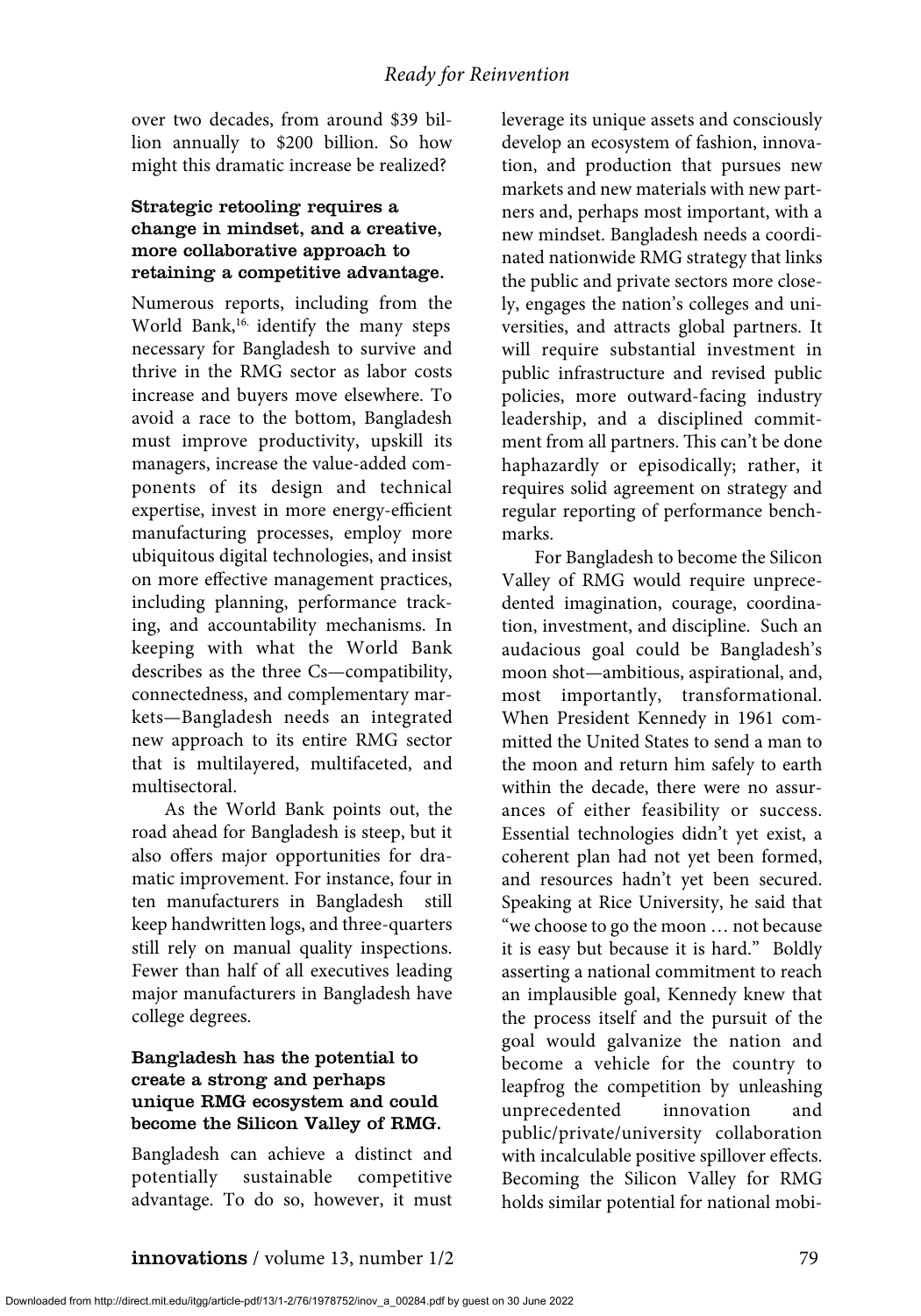lization and leapfrogging Bangladesh into the front ranks of emerging economies.<sup>17.</sup>

It would be presumptuous to propose from afar all the elements such a strategy requires to create a truly global center of RMG excellence in Bangladesh. However, looking at Bangladesh's assets, it is not difficult to see what factors might drive such a world-class ecosystem. First, it would build on a strong historic legacy of textile production and distribution that dates back centuries: Bengali fabrics dominated the European markets in the 17<sup>th</sup> and 18th centuries. Let's call that RMG 1.0. Fast-forwarding to the  $21<sup>st</sup>$  century, Bangladesh has regained prominence in the global marketplace by demonstrating its consistent ability to produce large volumes of cotton-based textiles at low prices, along with increased worker protection, such as maintaining safety and environmental standards. The Bangladesh Garments Manufacturers and Exporters Association was established to help the sector navigate current events and shape future public policy. Let's call that RMG 2.0.

Although there may be other ways to advance the RMG sector in Bangladesh, I suggest the following initiatives, which emphasize the need to think in new ways.

#### Diversify in terms of products, fabrics, and export destinations.

The Bangladesh RMG industry is based largely (74%) on manufacturing cotton garments, whereas globally, 65% of apparel is not made of cotton. Bangladesh primarily produces textiles for five items—t-shirts, trousers, jackets, sweaters, and shirts—and 80% of its exports are to Europe and the United States. This means there are huge opportunities to diversify and upgrade the country's product offerings to include men's suits and pants, smart wearables (e.g., smart watches, Fitbits, etc.), camping and travel goods, non-cotton

women's and girl's clothing, outerwear, and athleisure wear.<sup>18.</sup>

In a global RMG sector increasingly driven by non-cotton products, only 27 of 430 manufacturing spinning mills in Bangladesh produce synthetic and acrylic fiber. With declining margins and rapidly changing consumer tastes, the time for Bangladesh to retool is long overdue.

#### Go green, as the world is headed in that direction.

Bangladesh has many advantages that need to be central to a new strategy focused on value-added, higher margin, higher quality exports that use new materials and more advanced industrial processes. For example, as McKinsey observes, Bangladesh has more green garment factories than any other country. Some 1,500 Bangladeshi companies are certified by the Global Organic Textile Standard, the second highest of all countries.

Bangladesh has the capacity to reshape both the human and the physical ecology of the RMG sector by adapting best practices in developing talent and respecting worker rights, and by seizing the opportunity to pioneer next-generation environmental technologies and policies that can lead the industry and attract the next generation of value-driven consumers.

#### Complement new product and distribution strategies with improved physical, legal and financial infrastructure

Structural barriers persist in Bangladesh, including logistics. According to the World Bank Logistics Index, Bangladesh dropped from 79<sup>th</sup> in 2010 to 100<sup>th</sup> in 2018, while Vietnam improved from 53th to 39th. 19. These trends need to be reversed. An informal and unscientific survey I conducted of some sophisticated global retailers emphasized the need to address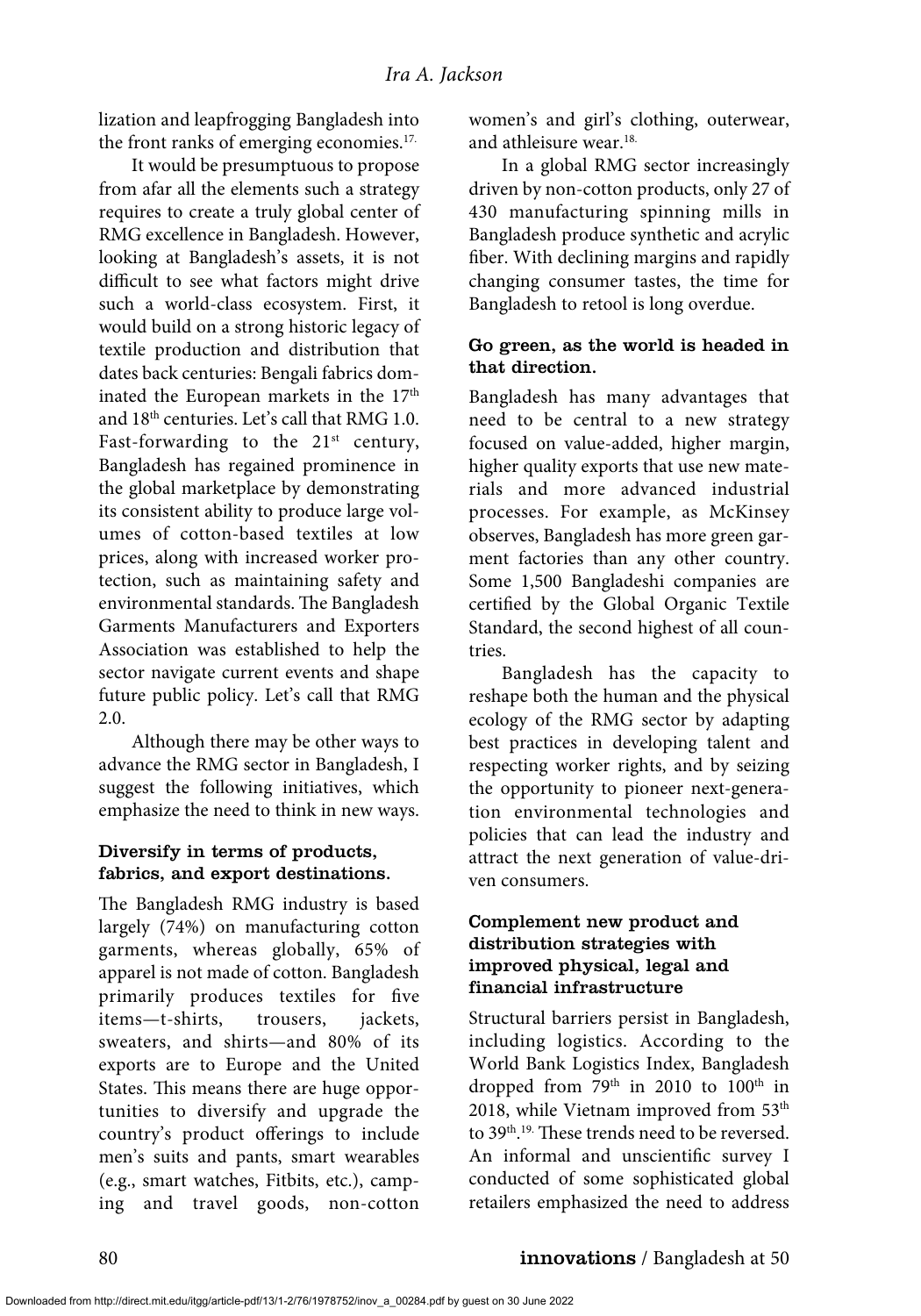the country's poor transportation infrastructure.

The government is making admirable and important progress in physical infrastructure, including construction of the Padma Bridge, which is scheduled for completion in 2022, and of Matabari Port, the country's first deep-sea port, which features a new container terminal. It is expected to open by 2026. However, many of the country's smaller-scale needs also must be addressed.

During the COVID-19 pandemic, the Bangladesh government has offered a helping hand by providing a stimulus package and will require a continued focus on and updating of the conditions that helped propel the RMG sector over the past 20 years, such as concessional credits, fiscal incentives, and "the dismantling of trade and investment barriers, and access of RMG to duty-free imports of intermediate goods through a system of bonded warehouse, back-to-back lines of credit that allowed RMG exporters to finance imports through export earnings."20.

Highly successful innovation ecosystems rely on access to sophisticated investment capital. Bangladesh is decidedly underdeveloped in this area; thus the government may have to play a leading role in providing new financial instruments, investment pools, and tax and other financial incentives.

#### Modernize supply-chain management.

Bangladesh would benefit from closer partnerships with best-practice, cuttingedge retailers, such as the Zara Group in Spain and Koton in Turkey. These and others are rapidly redesigning their supply chains, both to respond to and to shape customer tastes, in so doing paving a new path for the future of the entire sector. If Bangladesh is to become a global center of excellence in RMG, it must act fast, decisively, and in concert with other sectors that to date have largely been ignored or not considered strategically significant.

My conversations with a few buyers and factory owners revealed that Bangladesh needs to prepare itself for a predicted "fast-fashion" trend. Bangladeshi factories currently operate on four seasonal cycles, and their sourcing and operations are geared toward those cycles. With the advent of fast fashion, this will need to change dramatically. Factories may have to prepare for as many as 12 style cycles in a year. This means that entire operations need to be retooled to operate on much shorter timeframes and lead times.

#### Find ways for the RMG sector to develop greater skills.

The pivotal importance of Stanford University to Silicon Valley and of MIT to the life sciences industry in Cambridge, Massachusetts, suggests that Bangladesh needs to upscale its educational partnerships—not only within the country but with best-practice research universities around the globe that specialize in design logistics, supply-chain management, and textile financing. I understand that the Bangladesh Garment Manufacturers and Exporters Association established a university called the BGMEA University of Fashion and Technology with the aim of producing technically competent workers for the RMG sector. Given the global market, Bangladesh higher education institutions, including this university, need to establish active partnerships with internationally reputable institutions.

So what distinguishes Silicon Valley and Cambridge, other than their anchor academic institutions? A recent Stanford University study identified a number of distinguishing characteristics of the Silicon Valley innovation ecosystem.<sup>21.</sup> While direct emulation of all these char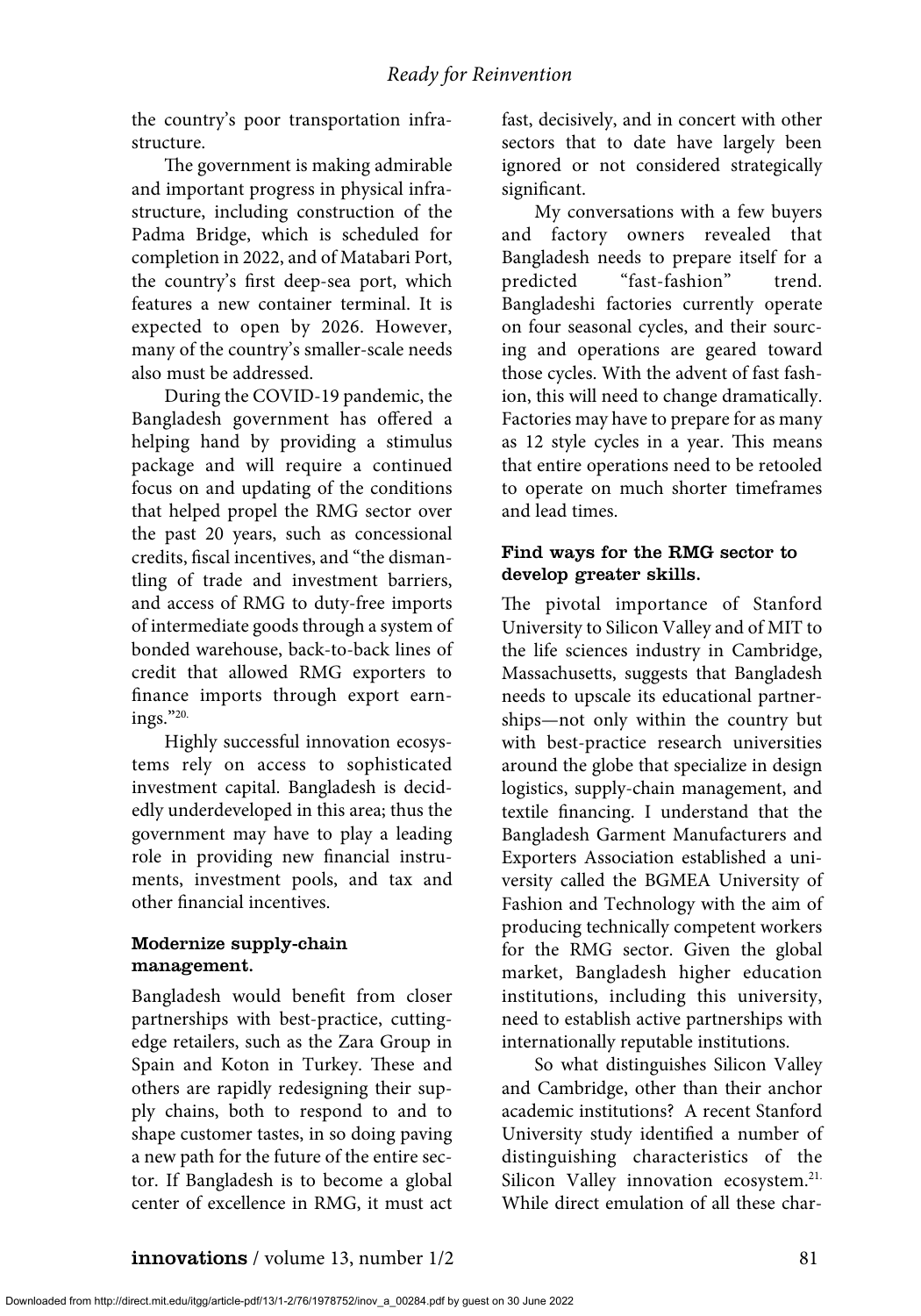acteristics isn't feasible, certain components may be worth adapting, in whole or in part. First is their dual system of both large firms and startups. Academic institutions dedicated to commercialization may find an inviting environment in Bangladesh's RMG sector while keeping in mind the need to create more efficient and skilled workers. My conversations with buyers suggest that, in order to remain competitive, the industry needs to achieve greater efficiencies, particularly in comparison to Vietnam and other countries. Companies that have factories in both Bangladesh and Vietnam say that their Vietnam operations are the far more efficient; they typically produce more in less time and with fewer people. The RMG industry must address this at all levels in the Bangladeshi factories: ownership, management, and operations.

#### Foster a start-up culture.

Bangladesh already has both large and small firms, but it needs to continue to consolidate into better capitalized and a fewer number of large dominant players with global reach, while creating room for encouraging a more vigorous start-up culture. Given the nation's highly entrepreneurial nature, especially around its urban centers, Bangladesh needs to give the RMG sector a good push in order to spark a flourishing startup culture. This will lead to increased competition, which is another distinguishable feature of both Silicon Valley and Cambridge. A successful innovation ecosystem also requires greater tolerance for disruptive technologies and an acceptance of business failure, which is the third essential building block in a successful innovation ecosystem.

The innovation ecosystem in Silicon Valley is based on a high degree of competition and strong mentor networks, business infrastructure and collaboration, and what has been called coopetition, or cooperation between competing companies. Bangladesh is relatively underdeveloped in these areas, but it also has unique features that have the potential to accelerate progress. For example, successful innovation ecosystems tend to be characterized by concentration and density; thus, Bangladesh's position as one of the densest countries in the world might be an asset in terms of concentrating talent around an RMG sector.

Bangladesh has a highly innovative, entrepreneurial, and retail-oriented digital sector and an ubiquitous mobile communications and financial transaction sector, all of which could be leveraged. Bangladesh also has historic strength in culture, music, and design, all of which could contribute to a burgeoning RMG ecosystem.

#### Increase vertical integration or its alternatives.

Bangladesh generally imports fabrics and textiles from China and India for its production of ready-made garments. The link between textiles and RMG is vulnerable to various delays—in receiving letters of credit, clearing ports, transportation holdups, and others. More textile production within Bangladesh could make it less vulnerable to these delays, but textile production is capital intensive and there may even be a global glut in textile manufacturing. The Bangladesh government could help relocate textile manufacturing facilities from China to Bangladesh or, alternatively, supply large warehouses that could help foreign textile manufacturers maintain an extensive inventory of textiles, making it easier for the RMG sector to access textiles as needed.

## CONCLUSION

There is poetic justice in Bangladesh rediscovering its historic achievements in weaving and fabric manufacture. According to James Novak, Bangladesh in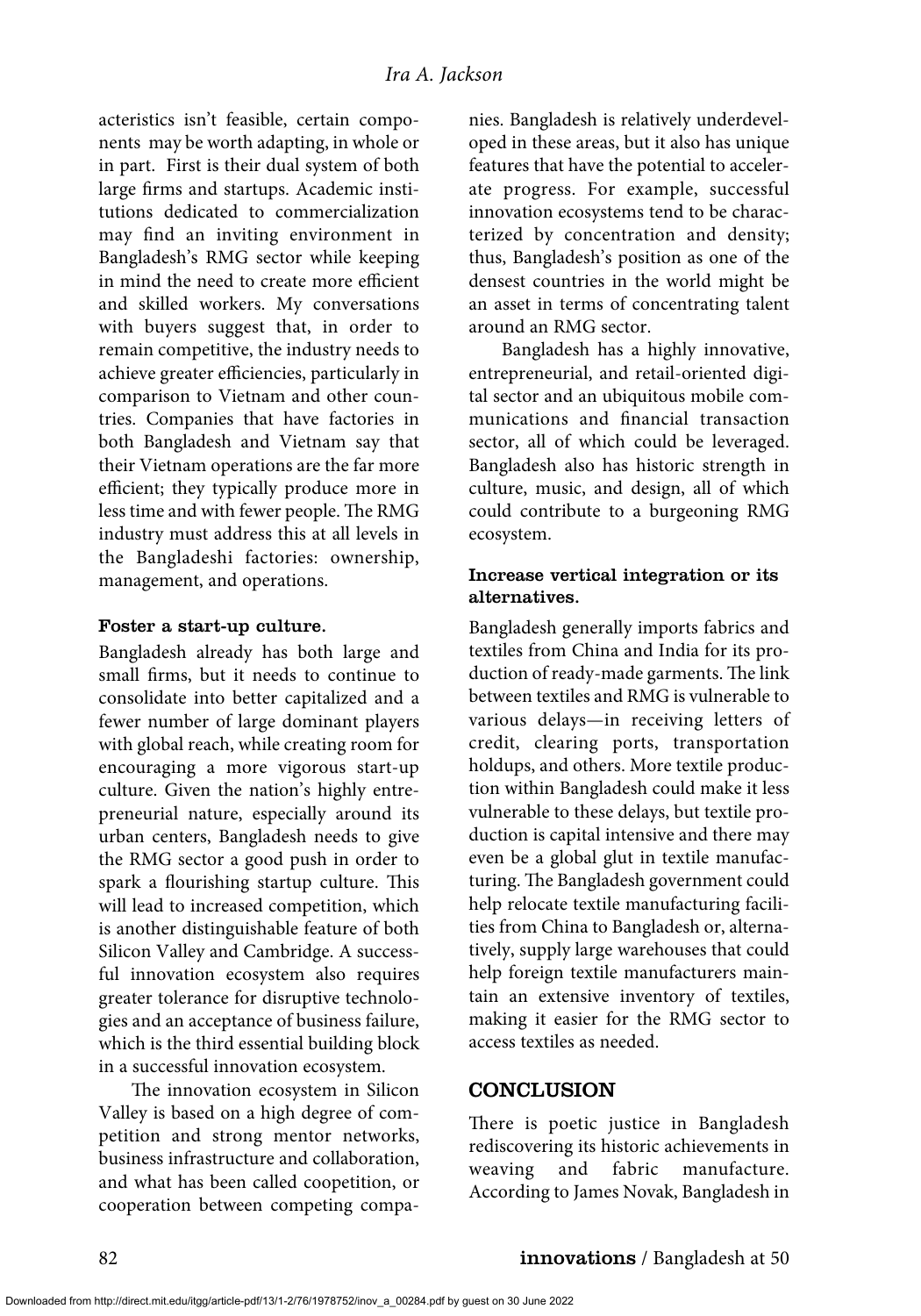the 18<sup>th</sup> century was "producing over onethird of all cotton textiles used in Europe and had developed almost all the weaves of cotton and silk textiles known today."22.

To leapfrog to the future, however, the RMG sector in Bangladesh needs a truly virtuous textile innovation ecosystem with more than improved logistics or infrastructure or energy efficiency. Creating a successful innovation ecosystem in Bangladesh—RMG 3.0—will require a break from the mindset that has shaped its prior success and the adoption of a more creative and less risk-averse mentality. It will require seeking new methods with new partners for new markets with new materials. It will require operating in shorter production cycles and with more creative designs and increased input from indigenous skilled workers.

The country would need a highly mobile labor force culture that welcomes top human capital from around the world. This is yet another area where government would need to play a role in reshaping public policy, and where the creation of a compelling global "brand" for Bangladesh could make a difference. The vibrant Bangladesh diaspora could be another invaluable source of human capital. At the same time, the catalytic role government plays in shaping the trajectories of technology and in funding basic science should not be underestimated. Here again, Bangladesh is at the starting blocks, and it needs to recalibrate if this feature is to be realized.

If Bangladesh adopts an ambitious strategy to become the Silicon Valley of RMG, the spillover effects could be transformative and would lay the groundwork for corollary ecosystems to emerge in parallel, in areas such as pharmaceuticals, IT, fintech, green and aqua-tech, and the blue economy. If successful, such a strategy would position the nation for a more balanced and innovative future economy.

The value of a nation's brand is an asset that can power change and progress, just as brand equity in global firms often represents a significant share of its value. Thus, capturing Bangladesh's intangible "brand value" should be a top national priority. A recent Hanover Research Report cites a World Economic Forum survey from Fleishman-Hillard, which found that "three out of five CEOs believe their corporate brand and reputation represent more than 40% of their company's market capitalization." As measured by Brand Finance, Bangladesh currently ranks 35th on their list of most valuable national brands.<sup>23.</sup> The room for improvement is obvious, and the benefits for Bangladesh as an investment opportunity and the reputational repositioning of its exports, especially RMG, are incalculable.24.

In an increasingly competitive global marketplace, Bangladesh needs to rebrand—not only to help lift its RMG sector into the front ranks of a potential Silicon Valley-like ecosystem but to lift the spirits of the nation as a whole. Bangladesh is in fact rising, but it needs to lift its sights higher to sustain and accelerate its journey toward social, economic, political, environmental, and cultural progress.

The world also has a vested interest in seeing Bangladesh succeed, and one would hope that its clear-eyed allies, especially those in the United States, will help promote and sustain a global brand that advances Bangladesh's surprising success and unique strengths. It is time for Americans not only to appreciate the dramatic story of Bangladesh's recovery from civil war and its remarkable economic, political, and human development, but to understand what is needed both within the country and in partnership with others to sustain and accelerate this remarkable success story. The United States should support this progress, given that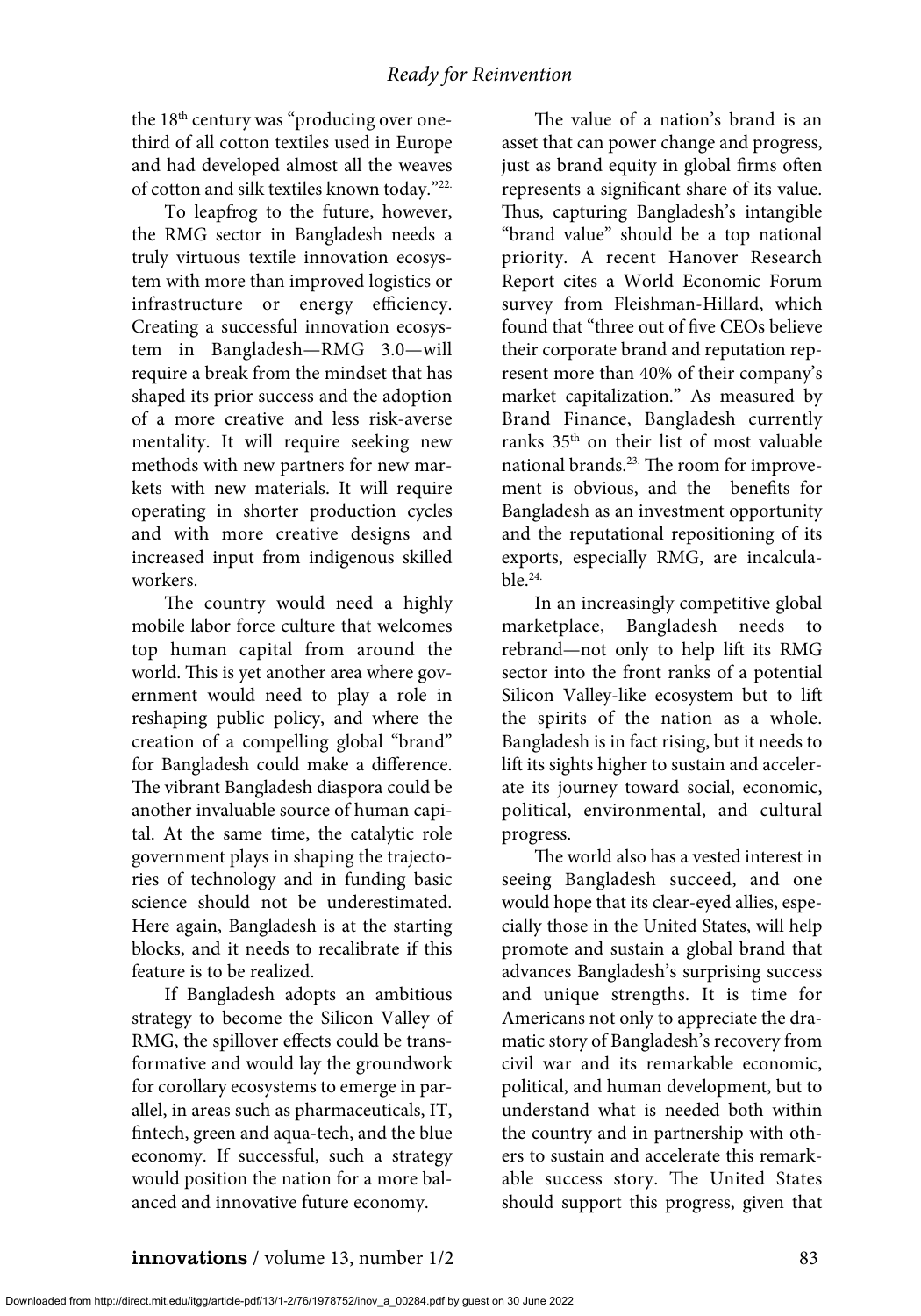US imports from Bangladesh lag considerably behind Europe's. The United States and the world also should worry about how Bangladesh will cope with the climate crisis. As Nobel laureate Thomas Schelling wrote in these pages over a decade ago, "for the countries most vulnerable to climate change, the most reliable defense lies in economic development itself."25. Along these lines, the best way to help Bangladesh manage the climate crisis is to strengthen it ecomically. Supporting continued growth in the RMG sector does exactly that.

Situated between India and China, this third-largest Muslim-majority nation in strategically significant, politically and economically for the United States. Having been complicit in the betrayal of the independence movement 50 years ago,<sup>26.</sup> the U.S. has a particular obligation to engage more constructively in Bangladesh's future.

- 1. World Economic League Table 2021 (WELT), published in December 2020, by The Centre for Economics and Business Research (CEBR), p. 48.
- ' 2. Paul Robert Gilbert, 2019, "Bangladesh as the 'Next Frontier?' Positioning the Nation in a Global Financial Hierarchy," *Public Anthropologist*.
- <sup>3.</sup> According to The Economist Intelligence Unit report of September 2021, the PPP GDP is \$5,854 in 2022, and with a population of 168 million, the total GDP in PPP is therefore \$983 billion.
- 4. See https://www.reuters.com/world/asiapacific/bangladesh-exports-up-15-globaldemand-garments-rebounds-2021-07-06/#.
- 5. World Trade Statistical Review 2021, The World Trade Organization.
- 6. See

https://www.wsj.com/articles/bangladeshis-becoming-south-asias-economic-bullcase-11614763213.

7. See https://www.bbc.com/news/world-asia-20755952.

- 8. See https://www.bbc.com/news/world-asia-22476774.
- 9. Achim Berg, Harsh Chhaparia, Saskia Hedrich and Karl-Hendrik Magnus, 2021, "What's Next for Bangladesh's garment industry, after a Decade of Growth." McKinsey and Company, March 25, p. 2.
- $10.$  See

https://www.nytimes.com/2020/03/01/worl d/asia/rana-plaza-bangladesh-garmentindustry.html.

- <sup>11.</sup> One example is a report by Standard Chartered Bank in India, dated September 28, 2021, which states that the Bangladesh economy has been growing as it recovers from the pandemic, with real growth in fact going up after a dip. Real growth was 8.1% in FY19, 3.5% in FY20, and 5.5% in FY21.
- 12. "What's Next for Bangladesh's Garment Industry, after a Decade of Growth?" p. 2
- 13."What's Next for Bangladesh's Garment Industry, after a Decade of Growth?" p. 3.
- 14. "What's Next for Bangladesh's Garment Industry, after a Decade of Growth?" p, 4.
- 15. *Making Vision 2041 a Reality. Perspective Plan of Bangladesh, 2021-2041*, Bangladesh Planning Commission, Government of the People's Republic of Bangladesh. March, 2020, p. i.
- <sup>16.</sup> Yunfan Gu, Gaurav Nayyar, and Saddharth Sharma, 2021, "Gearing up for the Future of Manufacturing in Bangladesh." World Bank Group.
- <sup>17.</sup> For a fuller explanation of the catalytic economic benefits of the commitment to land a man on the moon and the multipronged strategy of mobilizing intellectual and institional resources in academia and industry, read *American Moonshot: John F. Kennedy and the Great Space Race,* by Douglas Brinkley, Harper Perennial, 2019.
- 18. See

https://www.thedailystar.net/business/news /rmg-needs-product-diversification-2010525.

- 19. World Bank Logistics Index, LPI 2018.
- 20. Ahmed, Sadiq, 2021, "Exchange Rate Matters for Export Performance," *Policy*

#### 84 **innovations** / Bangladesh at 50